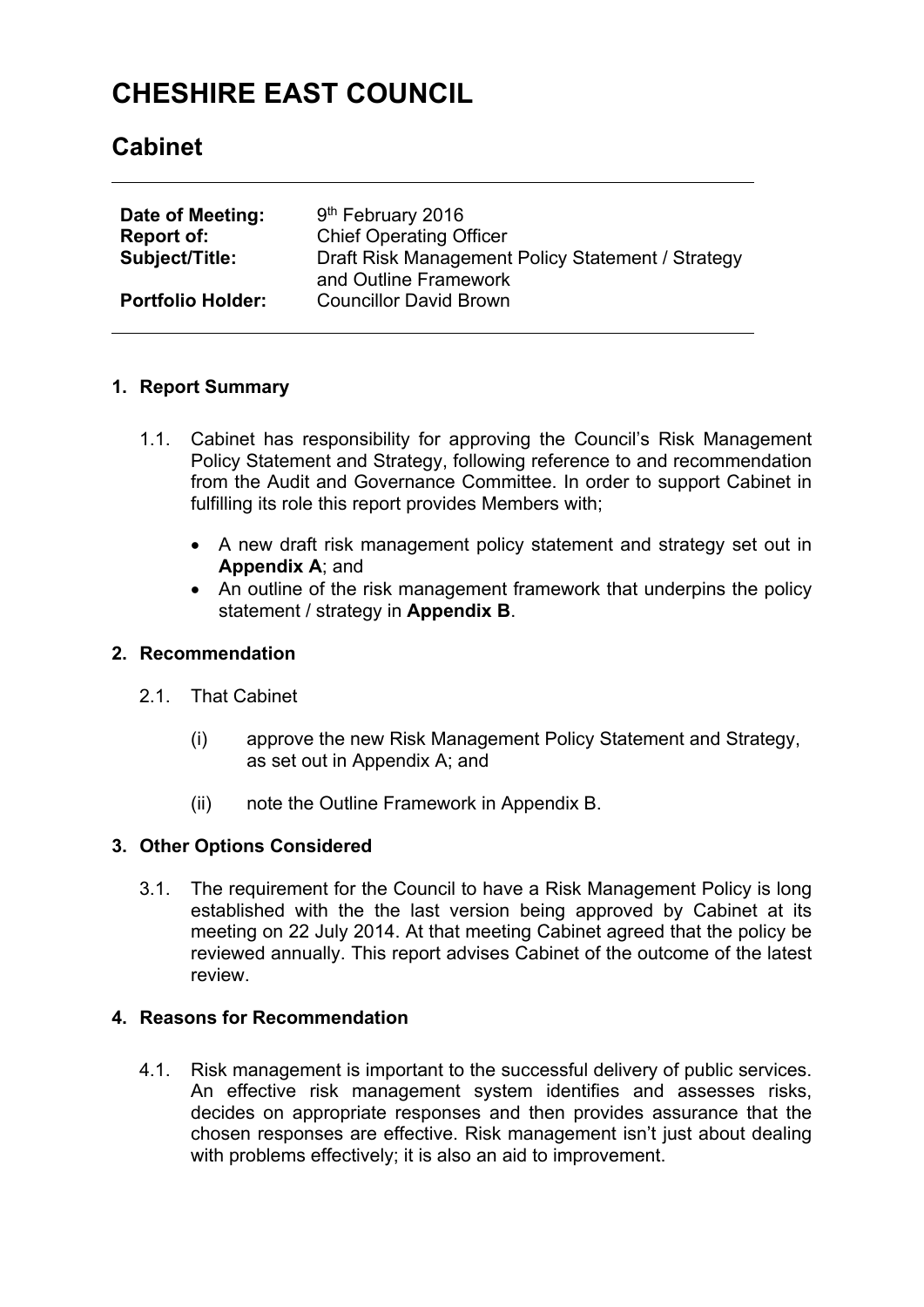- 4.2. The importance of risk management in supporting good governance is clearly set out in principle (4) of the Good Governance in Local Government Framework, 'Taking informed and transparent decisions which are subject to effective scrutiny and managing risk.' The framework emphasises the importance of risk management for the successful delivery of services, challenging organisations to put themselves in a position where they can demonstrate that they have a formal framework in place for managing risk.
- 4.3. The Accounts and Audit Regulations 2015 require the Council to have a sound system of internal control which includes effective arrangements for the management of risk.
- 4.4. The Risk Management Policy Statement formally acknowledges the Council's commitment to the effective management of risks and opportunities. The aim of the Policy is not to have risk eliminated completely from Council activities, but rather to ensure that every effort is made to maximise potential opportunities and minimise the adverse effects of risk. Supporting the Policy Statement is the Strategy, which gives the scope, direction and priorities for risk management activity across the Council.
- 4.5. Underpinning the Strategy and Policy are risk management procedures that are articulated in the Framework document, an outline of which is included at Appendix B, for information. The procedures are currently being reviewed in detail by officers and the Highways Portfolio Holder, who in accordance with the Constitution, are responsible for developing the risk management framework in order to ensure that they meet the needs of the Council.
- 4.6. Taken together the documents provide practical guidance to assist officers and members in the identification, evaluation and control of risk that may impact upon the achievement of corporate and service level objectives and priorities.
- 4.7. Cabinet has responsibility for approving the Council's Risk Management Policy Statement and Strategy, following endorsement from Management Group Board and recommendation from the Audit and Governance Committee. The support and approval of senior managers and Members will encourage those who work for the Council to take the Policy, Strategy and procedures seriously.

## **5. Background/Chronology**

- 5.1. The Council's Risk Management Policy was last approved by Cabinet at its meeting on 22 July 2014. At that meeting Cabinet agreed that the policy be reviewed annually.
- 5.2. In accordance with a small number of actions to improve the Council's risk management arrangements that were reported to the Audit and Governance Committee<sup>1</sup> in January 2015, the review has been

<sup>&</sup>lt;sup>1</sup> The Audit and Governance Committee has responsibility for monitoring the effectiveness of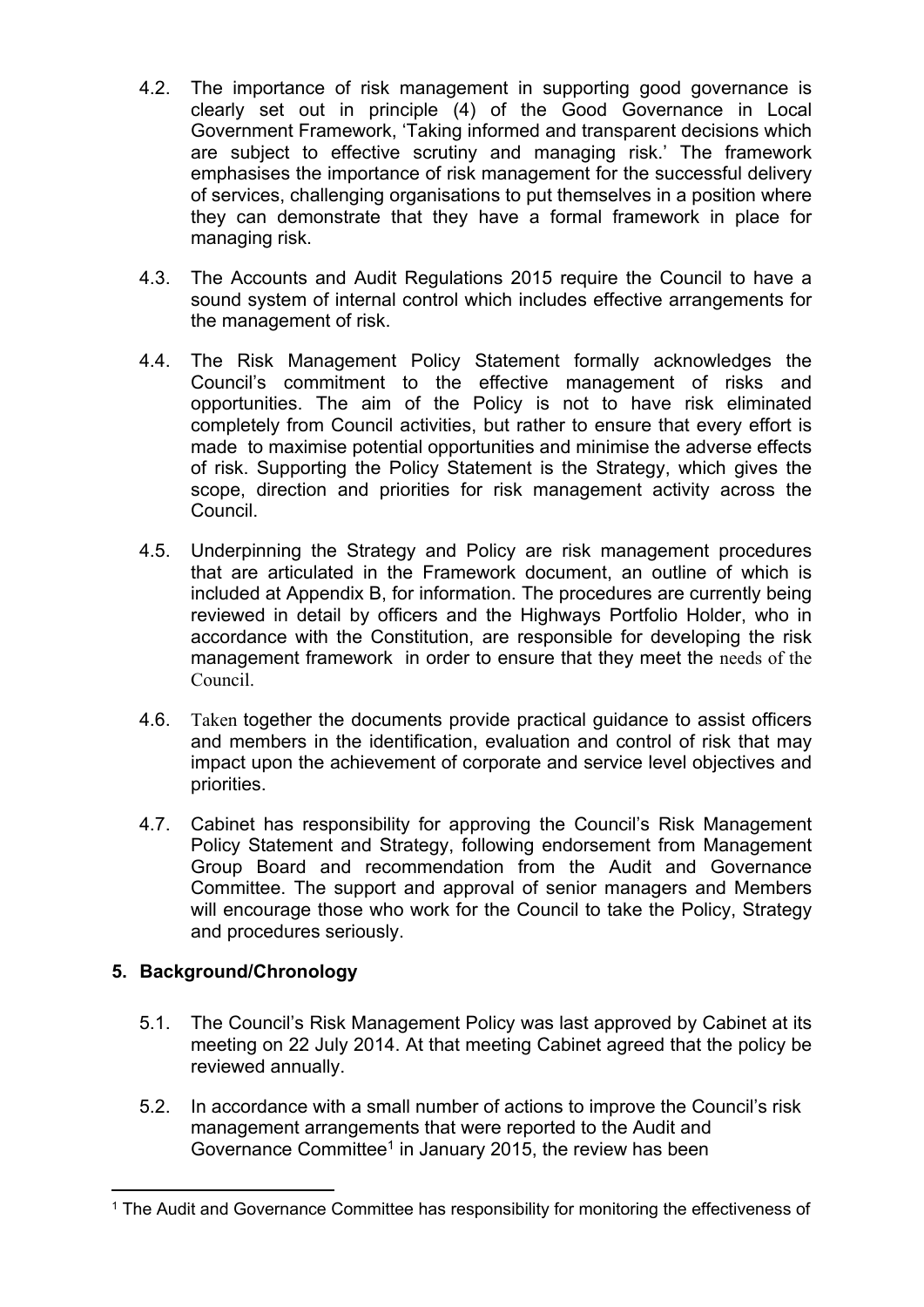comprehensive. This has resulted in a new Risk Management Policy Statement and Strategy (Appendix A) which Cabinet is asked to approve.

- 5.3. The Policy and Strategy have been endorsed by Management Group Board and the Audit and Governance Committee recommended its adoption to Cabinet at its meeting on 10 December 2015.
- 5.4. The Corporate Assurance Group<sup>2</sup> and Risk Management Sub Group<sup>3</sup>, which include Officer and Portfolio representation, have been involved in developing the Policy, Strategy and the procedures articulated in the framework document. The Groups will also, following approval, be involved in implementing them which will help to promote stronger awareness, understanding and ownership of the outcomes. This will include:
	- Promotion and explanation to staff, through training sessions, and during induction sessions. The requirements of the Policy, Strategy and procedures will also be reiterated and discussed regularly at staff meetings to ensure they remain relevant.
	- Ensuring copies are easily accessible, encouraging inclusion in staff manuals and on the Council's intranet system.

## **6. Wards Affected and Local Ward Members**

6.1. All wards, not applicable to Local Ward Members.

## **7. Implications of Recommendation**

## 7.1. **Policy Implications**

7.1.1. Reports to support strategic policy decisions should include a risk assessment and the identification of mitigating actions.

## 7.2. **Legal Implications**

7.2.1. The Accounts and Audit Regulations 2015 require the Council to have a sound system of internal control which includes effective arrangements for the management of risk.

## 7.3. **Financial Implications**

the Council's risk management arrangements. This includes overseeing the Council's Risk Management Policy and Strategy, and their implementation in practice

 $2$  The Corporate Assurance Group provides a high level focus on risk management, control and governance in order to provide assurance that arrangements are in place and operating properly

 $3$  The Risk Management Sub Group monitors and supports the implementation of all elements of the risk management framework (from risk identification, risk assessment and response, to communication of risk-related information) covering all categories of risks (from the strategic to the operational level as necessary).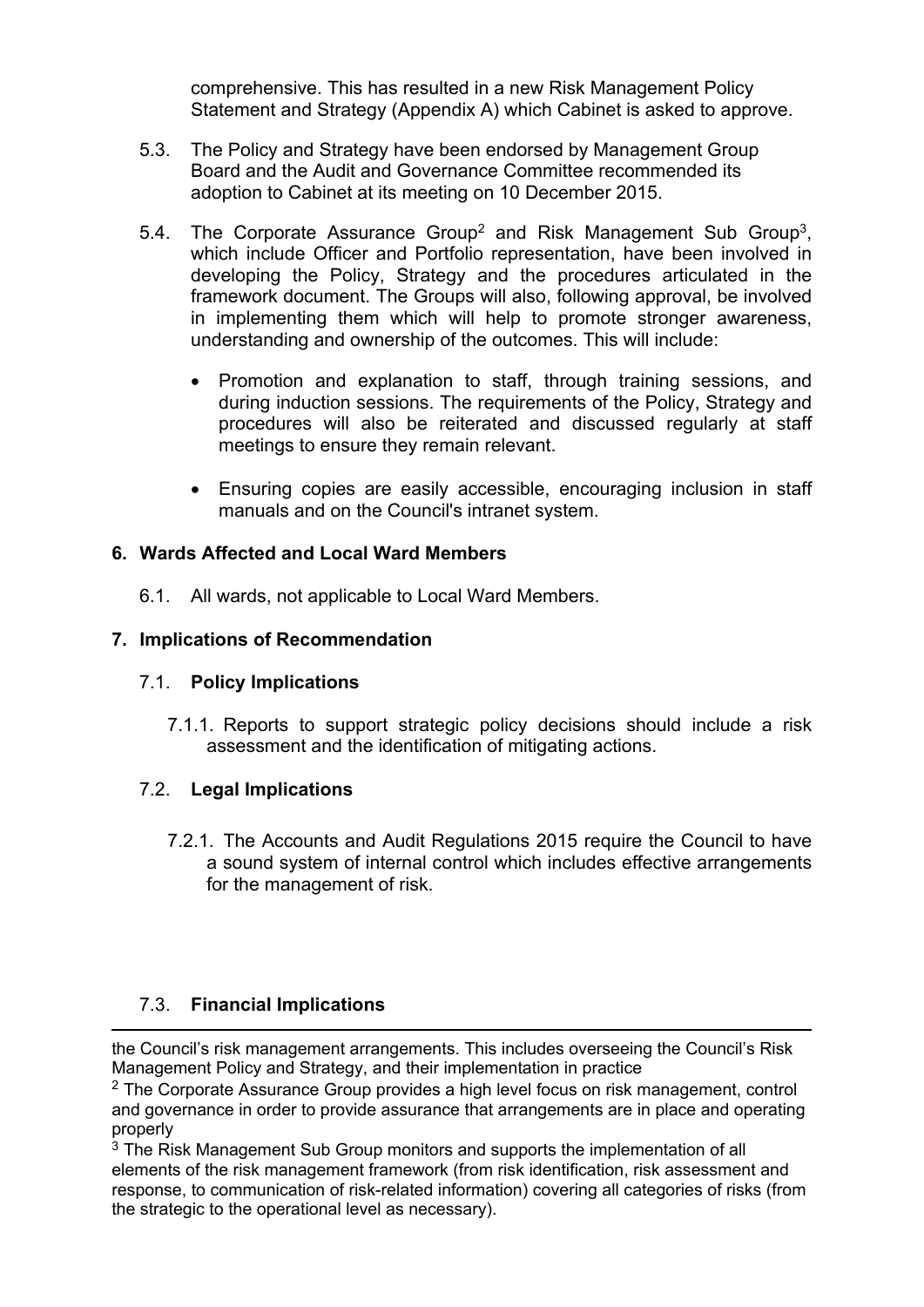7.3.1. Effective risk management helps to maximise opportunities, achieve service objectives and minimise loss events including those with financial consequences.

## 7.4. **Equality Implications**

7.4.1. The Council's equality impact assessment process has been used throughout the development of the Risk Management Policy Statement and Strategy documents. The process has concluded that there is no need to proceed to a full equality impact assessment.

## 7.5. **Rural Community Implications**

7.5.1. None.

## 7.6. **Human Resources Implications**

- 7.6.1. In order to ensure that the policy / strategy are implemented effectively, training will need to be delivered to Members, senior managers and staff to ensure that they are familiar with risk management principles and aware of their responsibilities in relation to risk.
- 7.6.2. Promotion / explanation at staff meetings through training sessions, and during induction sessions for new staff. The requirements of the policy strategy and procedures will also need to be reiterated and discussed regularly at staff meetings to ensure they remain relevant.

## 7.7. **Public Health Implications**

7.7.1. None.

## 7.8. **Other Implications (Please Specify)**

7.8.1. None.

### **8. Risk Management**

- 8.1. The Council recognises that there are risks and opportunities involved in everything it does and that it has a duty to manage them in a balanced, structured and cost effective way. In doing this, the Council is better placed to achieve it's objectives and enhance the value of the services it provides.
- 8.2. Taken together the Risk Management Policy Statement, Strategy and procedures provide a framework by which managers and Members can view, manage and respond to risk (both threats and opportunities) in a robust and systematic way. An effective framework for managing risks helps ensure that every effort is made to manage risk appropriately to